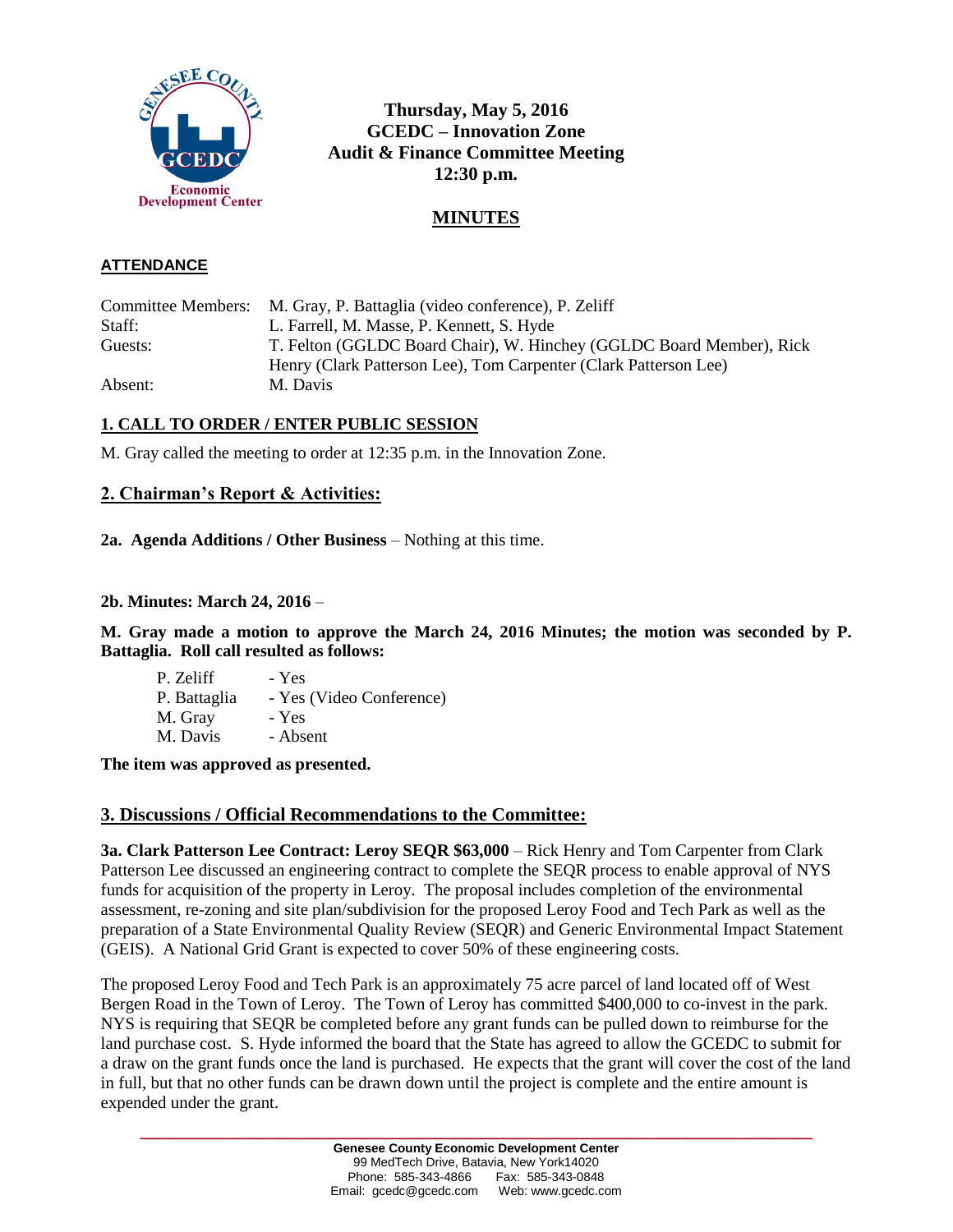Completing the engineering up front saves time and money when a company is ready to build and invest. It is expected that the land will be acquired by June  $30<sup>th</sup>$  of this year.

It will take Clark Patterson approximately 6 months to complete the work. This means that the GCEDC will have to front the money to purchase the land and then the State will reimburse the expense once SEQR is complete.

L. Farrell explained that there are different options to internally borrow the funds to purchase the land and to pay for the CPL contract. She suggests borrowing from the defederalized revolving loan funds.

P. Zeliff asked if any other bids were received for the engineering services.

S. Hyde explained that Clark Patterson has been a partner in this project and has invested time in advance knowing that if this project did not happen or if grant funds were not received that they would not get paid for any of the preliminary work. They did a lot of work at risk of never getting paid for it.

P. Zeliff understood, but asked the staff to consider going out for bids whenever they can to ensure that they are getting a reasonable price.

M. Masse stated that he is looking at opportunities to bid as much as possible and has received three quotes for survey and phase 1 for the STAMP property.

P. Battaglia stated that the bidding process is an important step that helps the board make decisions and ensure that prices are fair.

M. Masse asked the board to approve a \$63,000 engineering contract with Clark Patterson Lee to complete the SEQR process at the proposed Leroy Food and Tech Park in the Town of Leroy.

**P. Battaglia made a motion to approve recommendation of the Clark Patterson Lee Contract for \$63,000; the motion was seconded by P. Zeliff. Roll call resulted as follows:**

| P. Zeliff    | - Yes                    |
|--------------|--------------------------|
| P. Battaglia | - Yes (Video Conference) |
| M. Gray      | - Yes                    |
| M. Davis     | - Absent                 |

**The item was approved as presented.**

**3b. 1<sup>st</sup> Quarter Financial Statements – L. Farrell presented the 1<sup>st</sup> Quarter Financial Statements to the** board and noted the following:

- Unrestricted cash is at \$384K, we would like to see this at \$500K. L. Farrell anticipates that the funds will be replenished soon due to grant reimbursements currently in process.
- Grant receivable is at \$1.58M; L. Farrell expects to see \$1.4M of that very soon.
- Received project participation fees from Reinhart and Genesee County Chamber.
- Fringe benefit, unemployment, and HSA costs are front loaded at the beginning of the year.
- Dues and Subscriptions include Greater Rochester Enterprise (\$25K) and Buffalo Niagara Enterprise  $$12.5K$ ).
- Allowance for Bad Debt is being increased by \$10K, to be recognized evenly throughout the year.
- The loan with Savage IO remains in collections.
- Received the County PIF payment dedicated to support development at the GVAB (pays annual principal and interest on the GGLDC bond).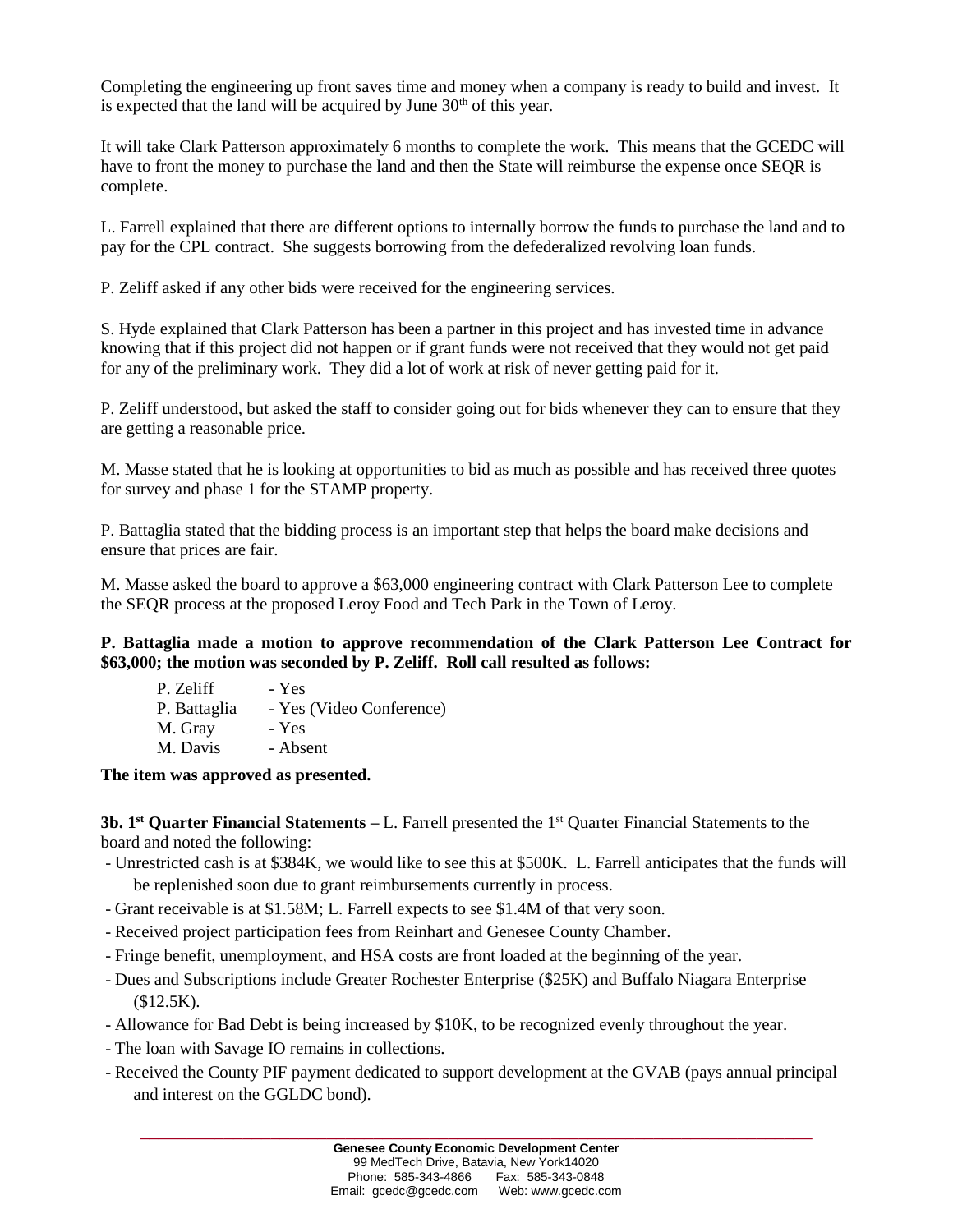- Received PIF funds from the Town of Bergen and the County supporting the Village of Bergen wastewater treatment plant expansion and AppleTree Acres infrastructure improvements.
- Unbudgeted expenses correspond to unbudgeted grant income.

### **P. Battaglia made a motion to recommend approval of the 1 st Quarter Financial Statements; the motion was seconded by P. Zeliff. Roll call resulted as follows:**

P. Zeliff - Yes P. Battaglia - Yes (Video Conference) M. Gray - Yes M. Davis - Absent

**The item was approved as presented.**

**3c. Mowing Contract: Parks** – M. Masse presented the board with bids for mowing at the parks and recommended approval of Scalia's Landscaping as they were the only one to present a complete bid and they came in at the lowest cost. The cost for mowing the parks owned by the GCEDC (Gateway I, STAMP and AppleTree Acres) is \$9,373. On a consolidated basis this is within budget, but individually AppleTree Acres mowing will cost \$70 more than budgeted.

**P. Zeliff made a motion to recommend approval of the Mowing Contract with Scalia's Landscaping not to exceed \$10,000; the motion was seconded by P. Battaglia. Roll call resulted as follows:**

| P. Zeliff    | - Yes                          |
|--------------|--------------------------------|
| P. Battaglia | - Abstained (Video Conference) |
| M. Gray      | - Yes                          |
| M. Davis     | - Absent                       |
|              |                                |

**The item was approved as presented.**

**P. Battaglia abstained from voting because his company has a business relationship with the landscaper.**

**3d. AppleTree Acres Lease –** M. Masse explained that Charles Augello is looking to lease out and farm the unoccupied acreage at AppleTree Acres. Leasing out the property to be farmed helps to keep the property maintained and saves money on bush hogging / mowing. The lease agreement being used is the one that was previously approved by the Governance Committee and the lease rate is in agreement with what was set by the Audit & Finance Committee for similar farmland (\$60 / acre).

**P. Battaglia made a motion to recommend approval of the Mowing Contracts; the motion was seconded by M. Davis. Roll call resulted as follows:**

| P. Zeliff    | - Yes                    |
|--------------|--------------------------|
| P. Battaglia | - Yes (Video Conference) |
| M. Gray      | - Yes                    |
| M. Davis     | - Absent                 |

**The item was approved as presented.**

**3e. RLF Update** – M. Masse noted the following:

- Pellegrino Auto Sales paid off their loan early in late 2015(\$43K).
- Alleghany Road Properties / Callahan Motion Control paid off its loan early in January 2016 (\$61K).
- The GGLDC paid off its loan in March 2016 (\$122K).
- Scofield and Batavia Hospitality made their final payments April 2016.
- George & Swede is expected to make its final payment in May 2016.
- Savage IO remains in collections.